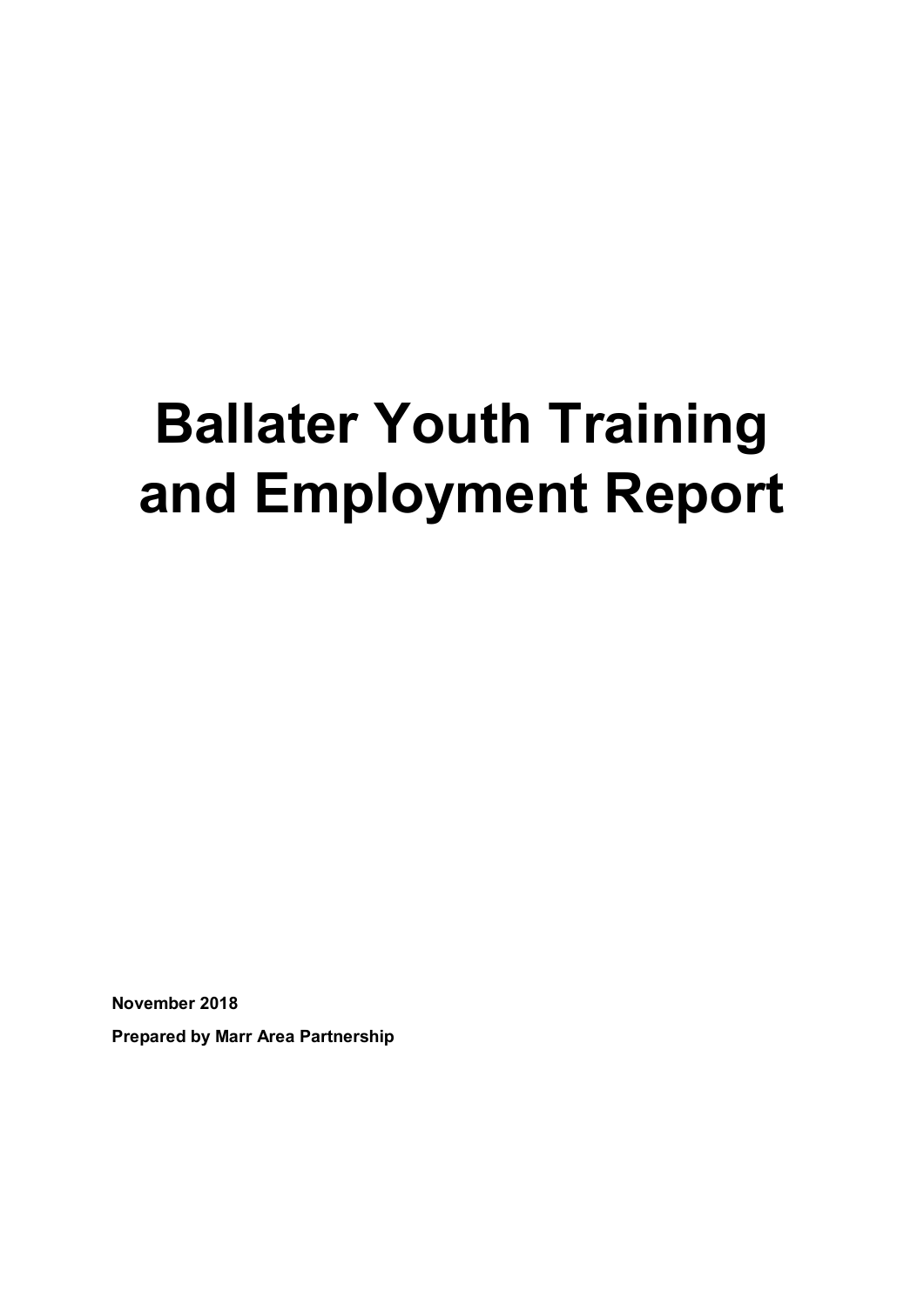#### **Executive Summary**

Issues had been raised around youth employment in Ballater for some time regarding the challenges and barriers faced by employers and employees.

A short study was commissioned by Ballater Royal Deeside Ltd on behalf of the wider stakeholder group which had formed to discuss the issue and agree the scope of the study.

In summer 2018 in conjunction with the stakeholder group, Marr Area Partnership developed a series of survey questions and methods to explore the issues with employers, young employees aged 16-25 and pupils in full time further education aged 16-18. The study focussed on 5 employment sectors and surveyed employers, employees in each sector and pupils at Aboyne Academy.

The study identified a number of barriers to youth employment in Ballater including transport costs, additional learning pressures and job advertising. Employers appeared unaware of some of these issues and there was a perception that without making a full commitment to work employees were not demonstrating a readiness to be employed.

The study also found that employers were missing a potential group of youngsters who were not necessarily immediately work ready but with some nurturing and flexibility, they could become committed employees.

The study identified that the type of jobs available to young people in Ballater are overwhelmingly customer facing in retail or hospitality, however many young people would like jobs that are either in other sectors or are not customer facing.

Recommended outcomes of the study included improving the methods used to advertise jobs, which will involve several different organisations (Aboyne Academy, libraries, BRD, BBA); supporting and strengthening links to the employability service with the possibility of setting up an employability hub; promotion of jobs in sectors other than retail and hospitality while also promoting non-customer facing roles in these two latter sectors; improving links between Aboyne Academy, Ballater Business Association and other such organisations in Ballater to explain what employees and employers expect from one another but also to explain the barriers they feel are preventing them from getting a job/finding good employees.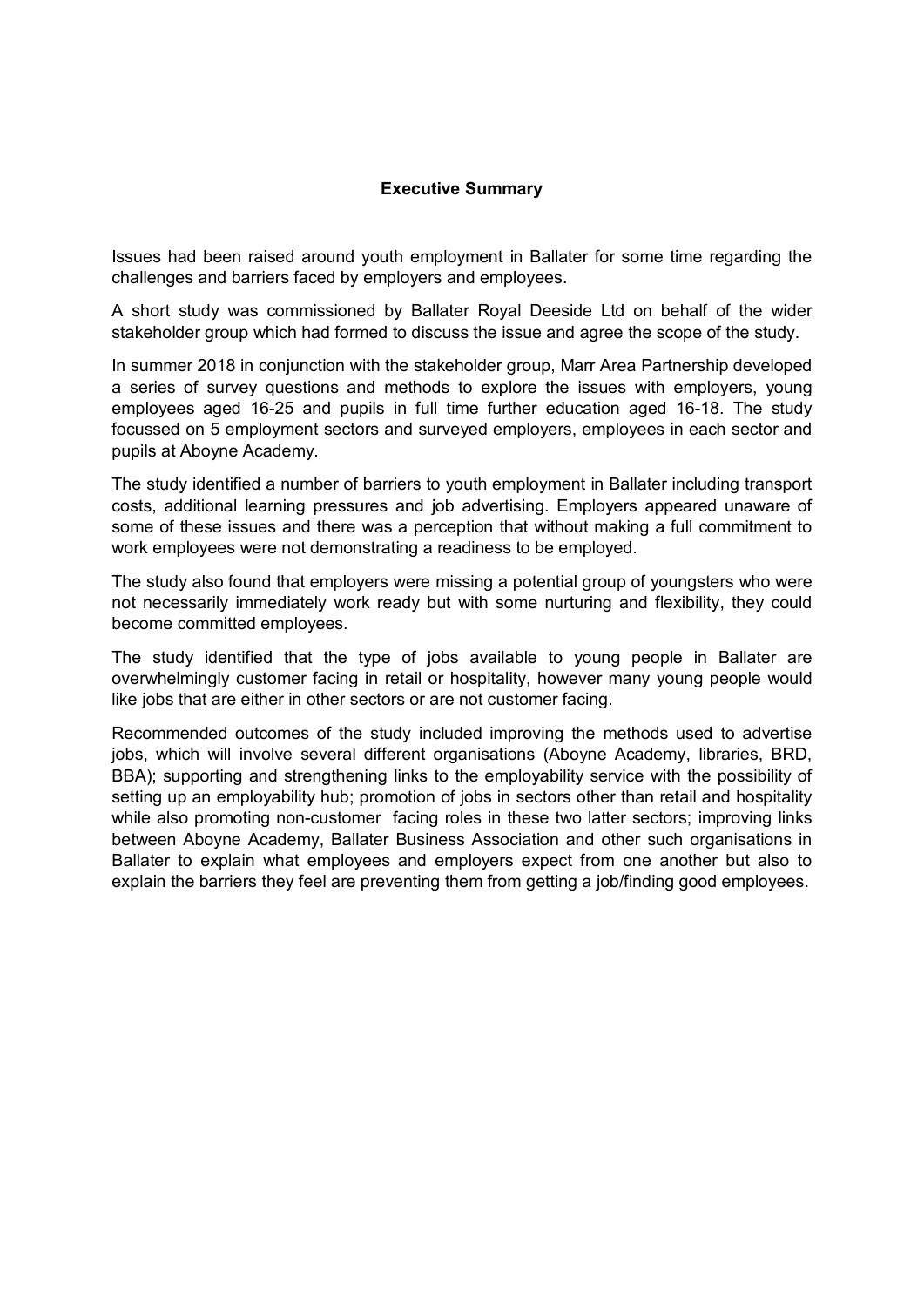#### **Introduction**

In April 2018 a number of meetings arose after a query was raised about using community funds to support or help with training relating to youth and unemployment in Ballater.

A number of stakeholders came together facilitated by Aberdeenshire Council, BRD and Marr Area Partnership to explore how to look into the issue. A wider stakeholder group consisting of BRD, Aberdeenshire Council's Community Learning and Development team and the Employability Service, Marr Area Partnership, Ballater Business Association, Ballater Group (Rothesay Rooms, Highgrove Shop and Ballater Station), Skills Development Scotland, and Aboyne Academy formed and agreed that a greater understanding of youth employment needs and opportunities was required before any specific action could be taken.

A range of survey techniques were proposed, the scope and parameters agreed between the stakeholders and undertaken through the summer months.

The work looked into 5 sectors of employment

- Land based work
- Hospitality
- Care
- Trades
- Retail

The information collection was then split into 3 areas of investigation

- 1. Employers in Ballater
- 2. Youth employees between 16-25 not in full time education
- 3. Youth 16-18 in full time education

The methods for collection of the data were, paper survey forms for each category, focus group discussions and one to one interviews

In all cases the information collection focussed on 3 themes around existing opportunities, barriers and solutions.

More supplementary information was also collected about the sectors of employment, ages and specific questions around training and qualifications. This includes how Aboyne academy supports older pupils in gaining the necessary skills and qualifications for entry into the work place. (see appendices for survey questions)

#### **Results**

#### **Employers in Ballater**

A total of 9+ employers responded to the surveys sent out via BBA and by walking round Ballater and handing out the surveys to employers not on the BBA list. A selection of these employers were asked to take part in interviews to get a more thorough understanding of the issues. The following questions were put to them, followed by their responses.

*How many young people apply to jobs advertised?* Those in the retail and hospitality sectors have more young people applying than in other sectors.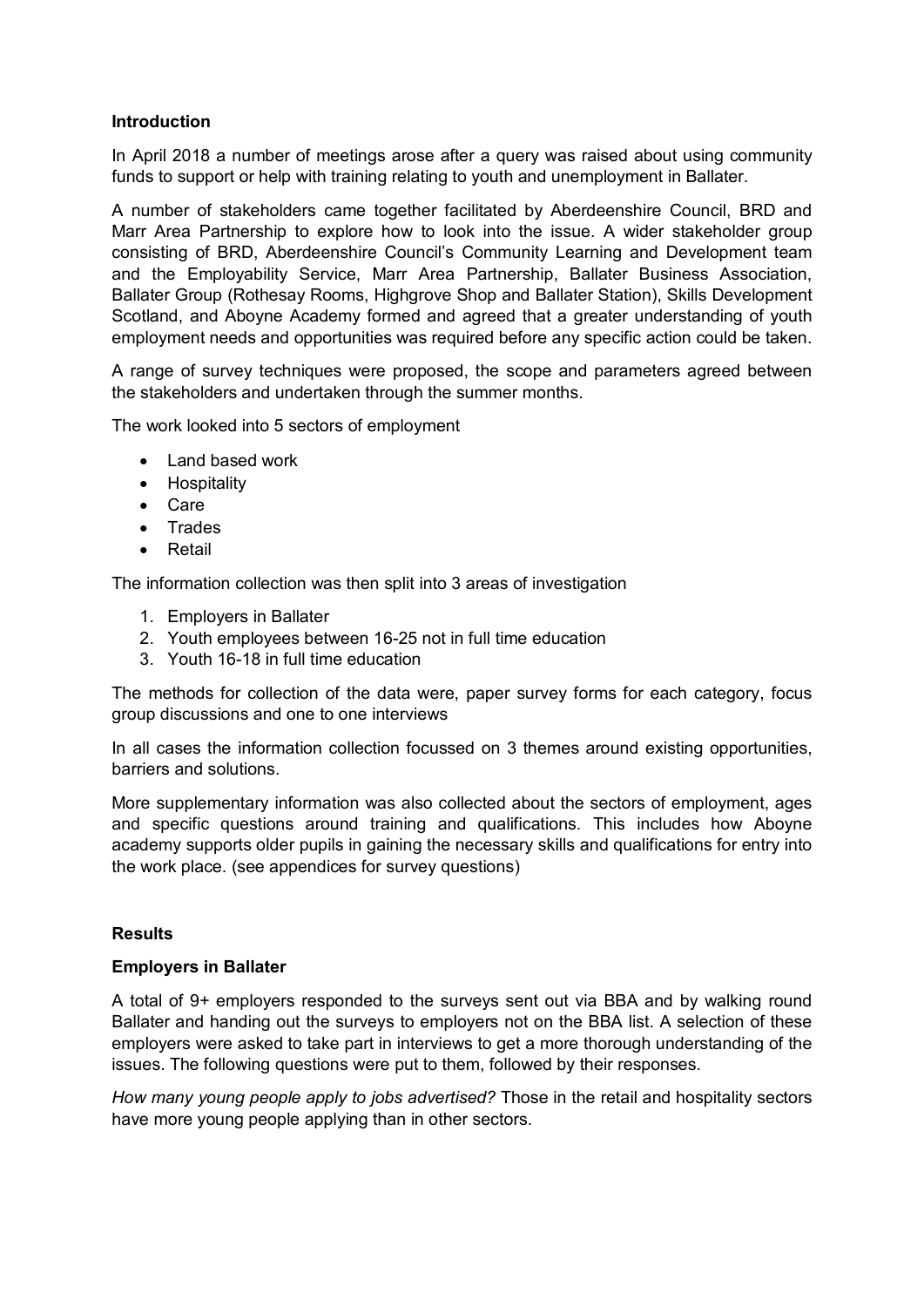*What are the barriers to employing young people?* Accommodation, transport – access and cost, availability, long-term commitment, finances (small business), unprepared for the work place.

*Do the young people that you employ have the appropriate skills?* Yes, yes, no – lack of commitment, work ethic, no, yes

*What training can you give young people?* Modern apprenticeships, work placements, promotion, apprenticeship, apprenticeship, all mentioned in survey, relevant training, possible direct employment by company, apprenticeships, work placements, internal training, promotion.

*What roles as an employer do you struggle to fill?* Seasonal staff, casual work, none, all jobs (hospitality), any roles (lack of applicants), housekeeping, food and beverage, kitchen, finance

*What would make a difference to you as an employer, to enable you to employ more young people?* Better transport links, affordable accommodation, regular work, staff retention, better and cheaper public transport, more affordable housing, young people understanding that working in hospitality doesn't always mean customer facing jobs.

#### *Interviews with employers*

A low work ethic was mentioned frequently, coupled with a poor attitude, lack of desire and motivation. It was suggested that work is not the priority for this age group, and is seen as a social thing, rather than a necessity by which money is earned. They expect work to be easy and are surprised when it isn't. They want to know what they can be offered, rather than the other way round. The best young people are predominantly those who going on to university, yet there are opportunities within the hospitality sector to progress and work elsewhere.

#### *Those not in full time education aged between the ages of 16 and 25*

In the retail sector one of these work positions was going to become permanent and the person was being trained to take over the business as it was family owned.

In the hospitality sector of those employed and not in full time education two had come from families with a strong work ethic and their training and pay was commensurate with their positive attitude.

The opportunities presented to them were the training options to take on more responsibility and the increased wages that brought.

In the land sector, the added training for new skills were opportunities to the 16-25 year olds and opened up possibilities to move between forestry, horticulture, fishing and game keeping.

In a number of retail and hospitality positions interviews there were respondents who were at university and returning during holiday or weekends to work. Many of these respondents were frustrated with the cost associated with travelling as well as the delays if using public transport.

These issues were encountered by all respondents.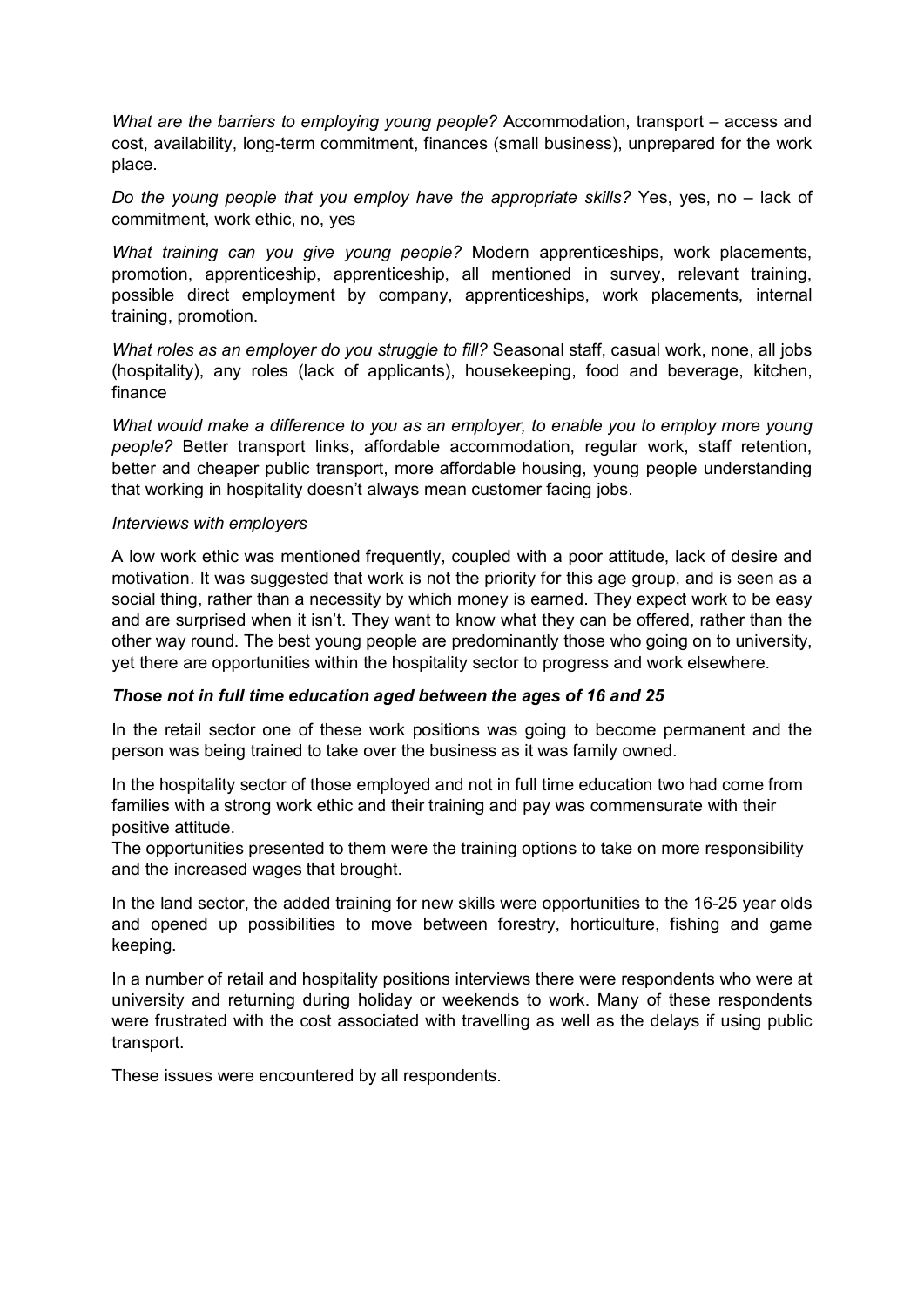#### *Those at Aboyne Academy between the ages of 16 and 18 (S5 and S6) not intending on going into further education once they leave school*

Community Learning and Development together with Skills Development Scotland held a focus group with Aboyne Academy pupils in years S5 and S6 who live in Ballater and the surrounding area. Seven surveys were returned. The following questions were put to them, followed by their responses

*If you have a part-time job, what area of employment are you working in?* Hospitality, hospitality, retail, hospitality, hospitality, trade.

*What training and/or skills development have you completed or are still completing?* None, none, child care course,, first aid, work experience in Ballater Nursery, money management and personal finance in Maths, work experience as a PSA at the Primary School, personal finance and maths at school, work experience - classroom assistant at Crathie Primary School, hospitality at NESCOL for 2 years, work experience at the Cow Shed in Banchory working in kitchen alongside the chef, hospitality with NESCOL, work experience at a solicitor for a week.

*What makes it difficult to find work in Ballater?*

Most jobs are already taken as they are full-time. Jobs aren't advertised towards young people. Maybe there could be advertising on social media or in the co-op.

The jobs aren't appealing and are all hospitality.

Lack of communication for other types of jobs. Age limit.

There is a lack of communication in letting people know that there are jobs available. Bus service is terrible.

Lack of communication, informing young people of job opportunities.

Transport.

Lack of communication.

Transport is terrible around Ballater.

Age restrictions.

There is not a lot of communication which means we don't know about jobs available.

Have to be 16.

*Do you know of any opportunities that employers can give you while you are working?*

No, no, apprenticeship, training, apprenticeship, apprenticeship and training, apprenticeship and training.

*What need do you think there is for employment for young people in Ballater? More jobs available for young people, wider variety.* 

More variety, more interesting jobs.

More accessibility to retail jobs.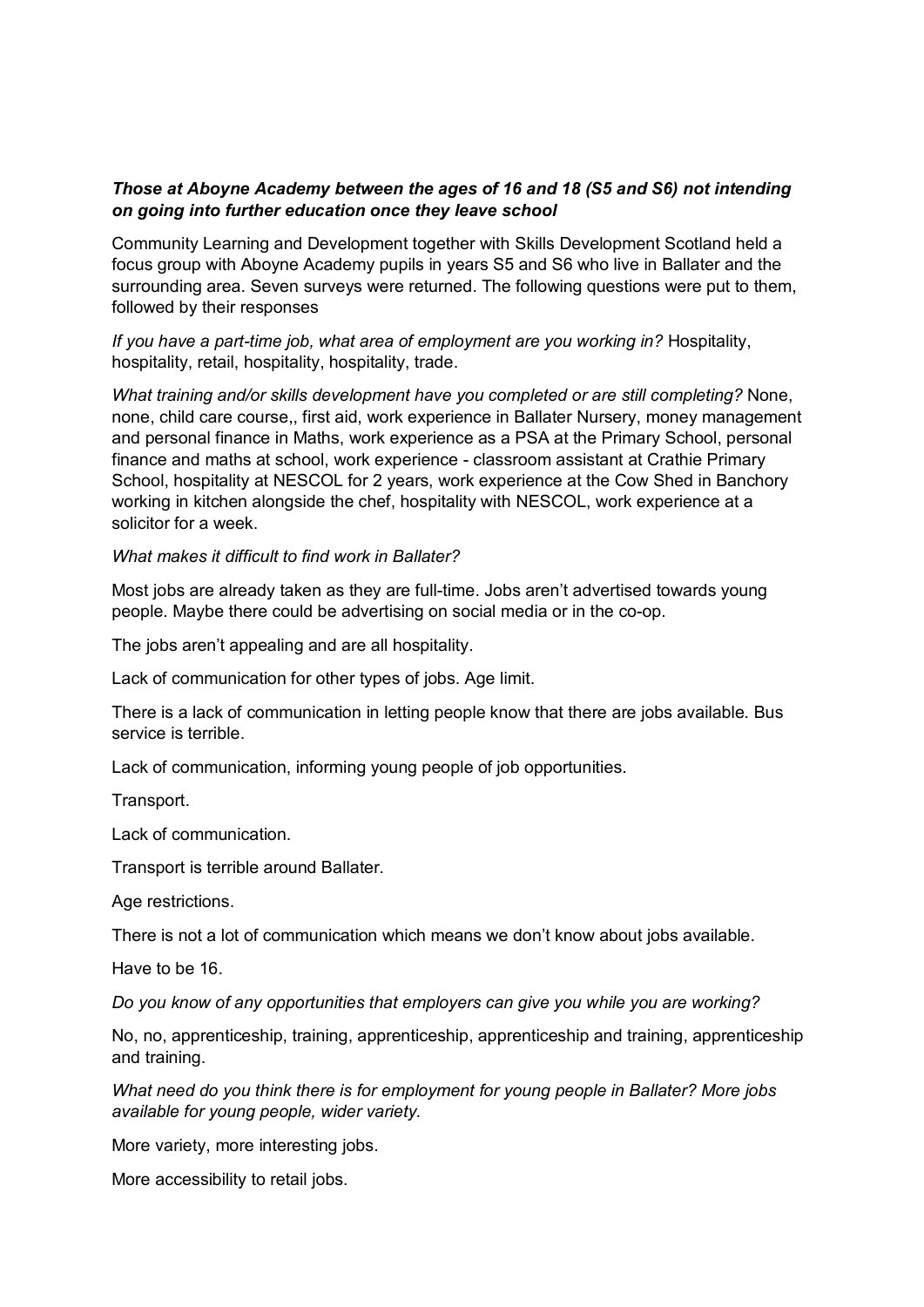Too many cafes, shops but age (16+) is a problem

*What would make a difference to you?*

Better advertising of jobs – social media, notices. Jobs aren't filled as nobody knows about them.

If opportunities were advertised more effectively.

Better notice boards. More advertisements.

Better advertisements of vacancies: posters, Facebook

Better advertisements for vacancy, posters, Facebook

Better advertisement, using social media

Better advertisement and notice board.

*Below is a summary of the focus group discussions*

- All but one possessed a part time job mainly in retail or cafes.
- Many complained about a lack of variety in the types of employment available to them in that all that's available is café or retail work. Also, that those vacancies which existed were not advertised very well.
- One complained that most employers she had come across stick rigidly to a 16 years of age limit. That person suggested that she was ready and willing to start part time work at 14 years of age.
- Most complained about the bus service in Ballater and how it was nearly always late and often broke down.
- Most agreed that word of mouth is the main way information is spread in Ballater about vacancies. Indeed, one person suggested that lots of the smaller family owned companies in Ballater, tend to only employ their own family members on family friends.
- Most agreed that local employers should take the lead and do more to advertise their vacancies properly and that there should exist a dedicated Facebook page targeted towards young people living in Ballater; listing vacancies, events etc. They all applauded Shorty's Ice Cream parlour for using Facebook to communicate to them and how they advertised vacancies.
- Interestingly, many also mentioned the lack of vacancy information placed on local notice boards like the Ballater Green notice board. We questioned this and found that nearly all check these conventional noticeboards as well as face book.
- One suggested that the big hardware store in Ballater? (NB I didn't catch the name) didn't even bother to advertise the vacancies that existed.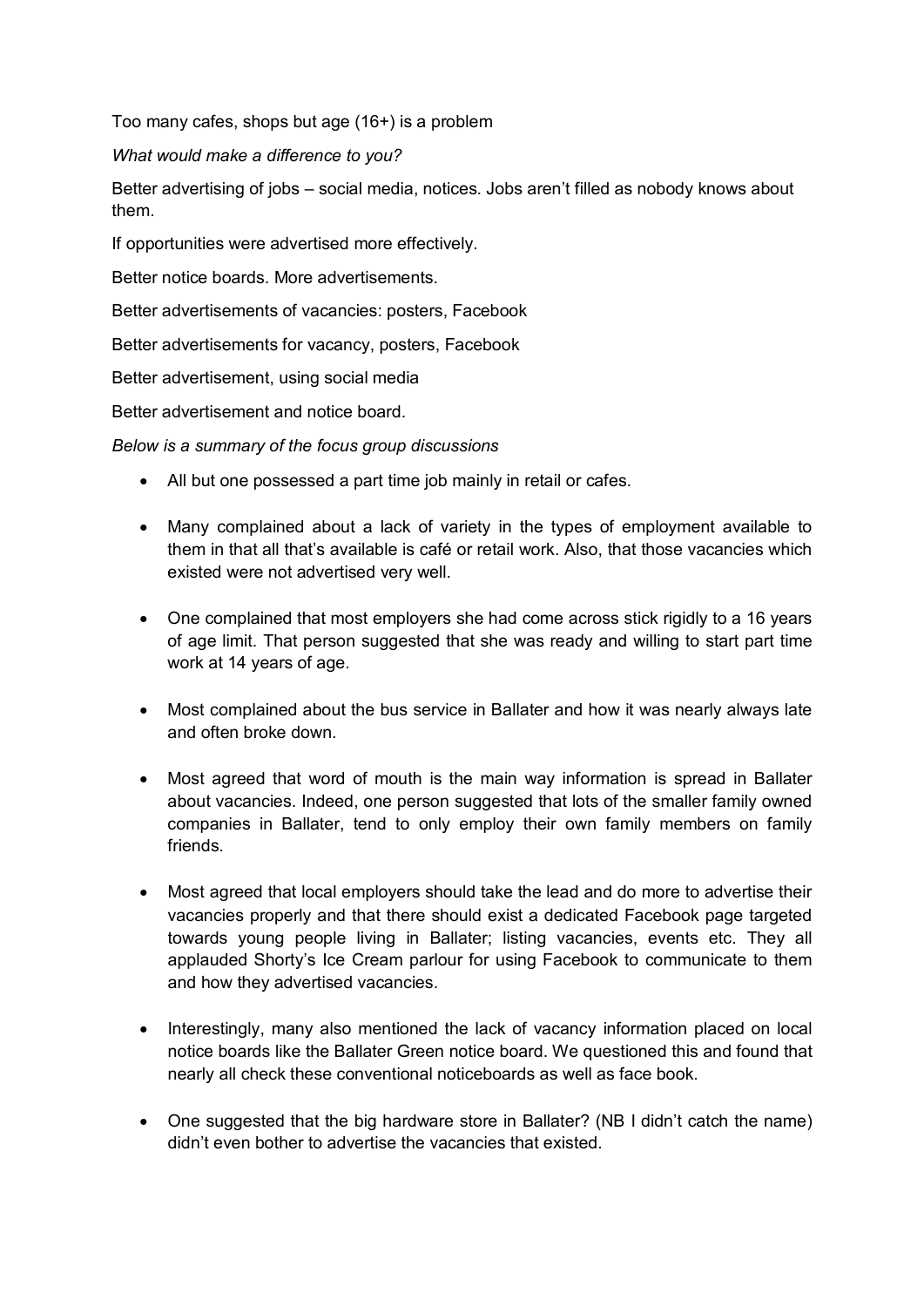- Another was impressed by the level of training offered to her in her part time job in a hairdressing salon. She suggested that this was probably not always the case in other part time jobs.
- Most agreed that as young people they have lots of home work to complete and extra curricular activities available to them out with normal school hours e.g. volunteering, sport related, music practice drama clubs etc. So, contrary to popular belief, their time is actually limited and that many of these activities actually overlap into their weekends. One suggested that there should be more short-term opportunities available, more flexibility in the hours required to work and that companies should use a rota of young people. A rota would help them plan their life better, so they could opt in and out of part time employment in order to keep their job but also fit in the extra-curricular activities.

#### **Conclusions**

For simplicity we have summarised the conclusions under the three groups that we interviewed.

#### **Employers**

Poor work ethic, young people wanting to calling the shots about time and duration of working and work being seen as a social thing rather than a necessity were perceptions echoed by many employers. There was also a strong feeling that the work was out there but not being taken up by young people locally.

Employers stressed that they had some very good employees but they were not in the majority. It was not possible to quantify this

Sole traders expressed difficulty to offer work because of financial constraints and in one case there was a reluctance to give on the job training as once skilled, employees were then setting up independently indirect competition with their former employers

Work not a priority for this age group was a common thread with employers

Being paid living wage makes a difference instead of minimum wage

Lack of commitment

Room for promotion in retail and hospitality and opportunity for new locations

Larger hospitality and care employers can offer more than is perceived e.g. IT, Legal admin and not necessarily be customer facing. Link to recommendation of greater awareness raising by **employers**

After some informal discussion with the primary school head teacher it was confirmed that the more able pupils move away from Ballater with their careers and there persists a feeling amongst some of the community that education is of no relevance. This attitude translates into a real lack of aspiration and drive from some children. She has tried to address this with exploring option with the children for future career opportunities through carers' fairs and external speakers.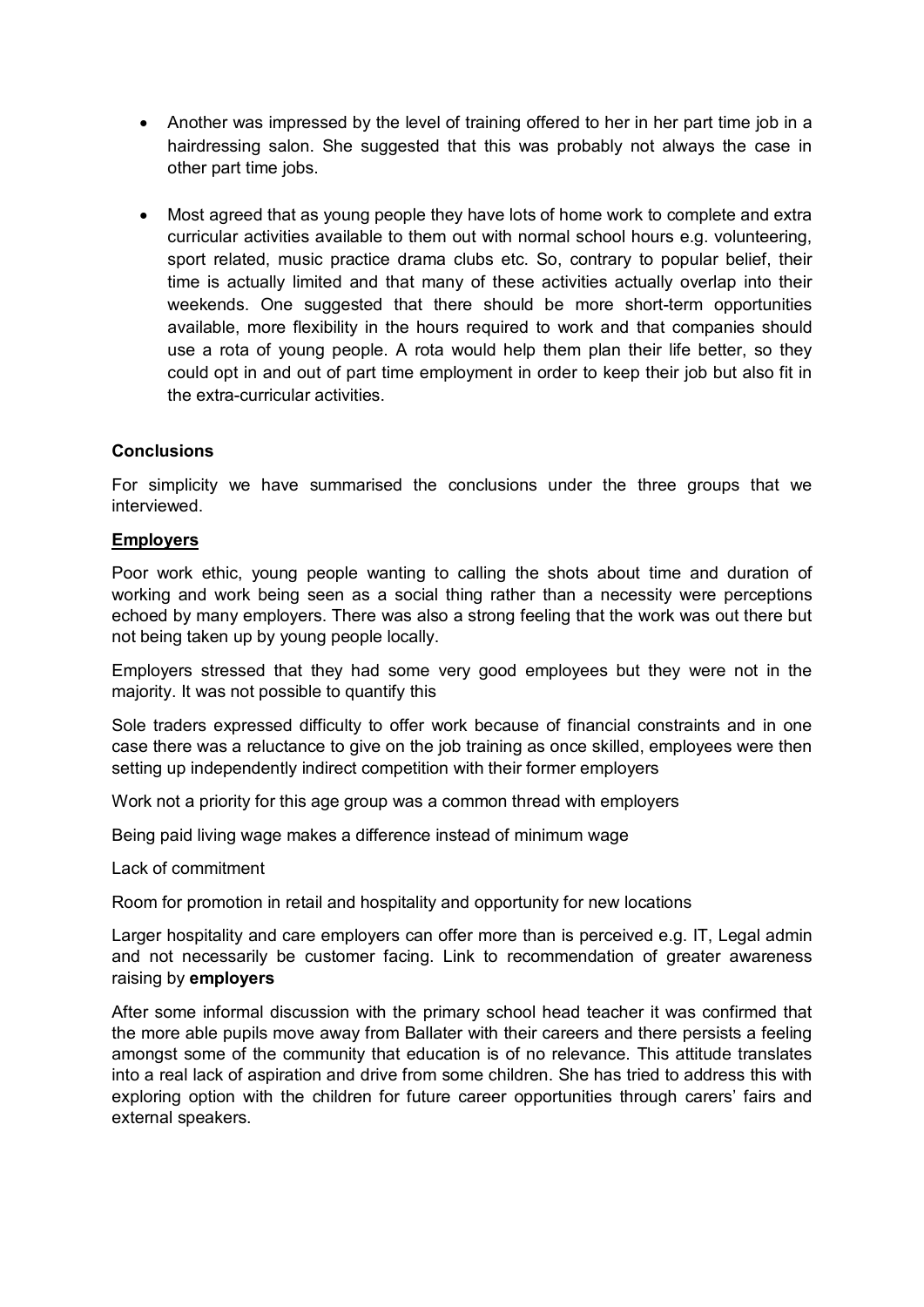#### **16-25 employees**

Jobs not well advertised was often mentioned and there here appear to be few jobs outside of hospitality and retail. Both modes of traditional and social media advertising were regarded as appropriate.

In one case there was a perception that there was a reluctance of employers to take on 14- 16 year olds with reduced hours.

Transport issues especially the bus, timeliness, costs (public and private) were cited often.

Small family businesses only taking on family members was an issue regarded as reducing opportunity for others.

#### **16-18 in full time education**

This group is still in education and take part in a number of extracurricular activities and there was a distinct perception that this was not recognised by employers and the flexibility that this needed

Time issues of travelling are a further dimension to the need for flexibility when it comes to weekend or evening working options

Jobs not well advertised again came up with this group

Local work experience opportunities were good as were in-school training around personal and money management as well as vocational training through NESCOL as well as local apprenticeships.

#### **Shortfalls in the approach**

Only on reflection of the responses can other questions emerge which would have supported and added to the robustness of the findings. One particular avenue of questioning which did emerge in informal interviews but was not informally raised was the projected career aspiration of the respondents. This might have further validated the findings that the employees raised about the improved work ethic often came from those set on a goal of further education or employment. Similarly because we didn't ask about parents education and employment, it is difficult to correlate a good work ethic at home and that of the young people interviewed.

#### **Recommendations**

**Job advertising.** It is clear that young people fail to find out about jobs in Ballater and that a broader range of places in which jobs are advertised would help. Young people look for jobs not just on social media, but also rely on more traditional methods such as the notice board on the Green. Therefore it would make sense to try and co-ordinate at least 3 places where the same jobs could be advertised. This could include the Co-op, Ballater Community's Facebook page, the noticeboard on the Green, BBA and BRD's websites, as well as Ballater and Aboyne libraries. Aboyne Academy can play a role in spreading the word to the pupils.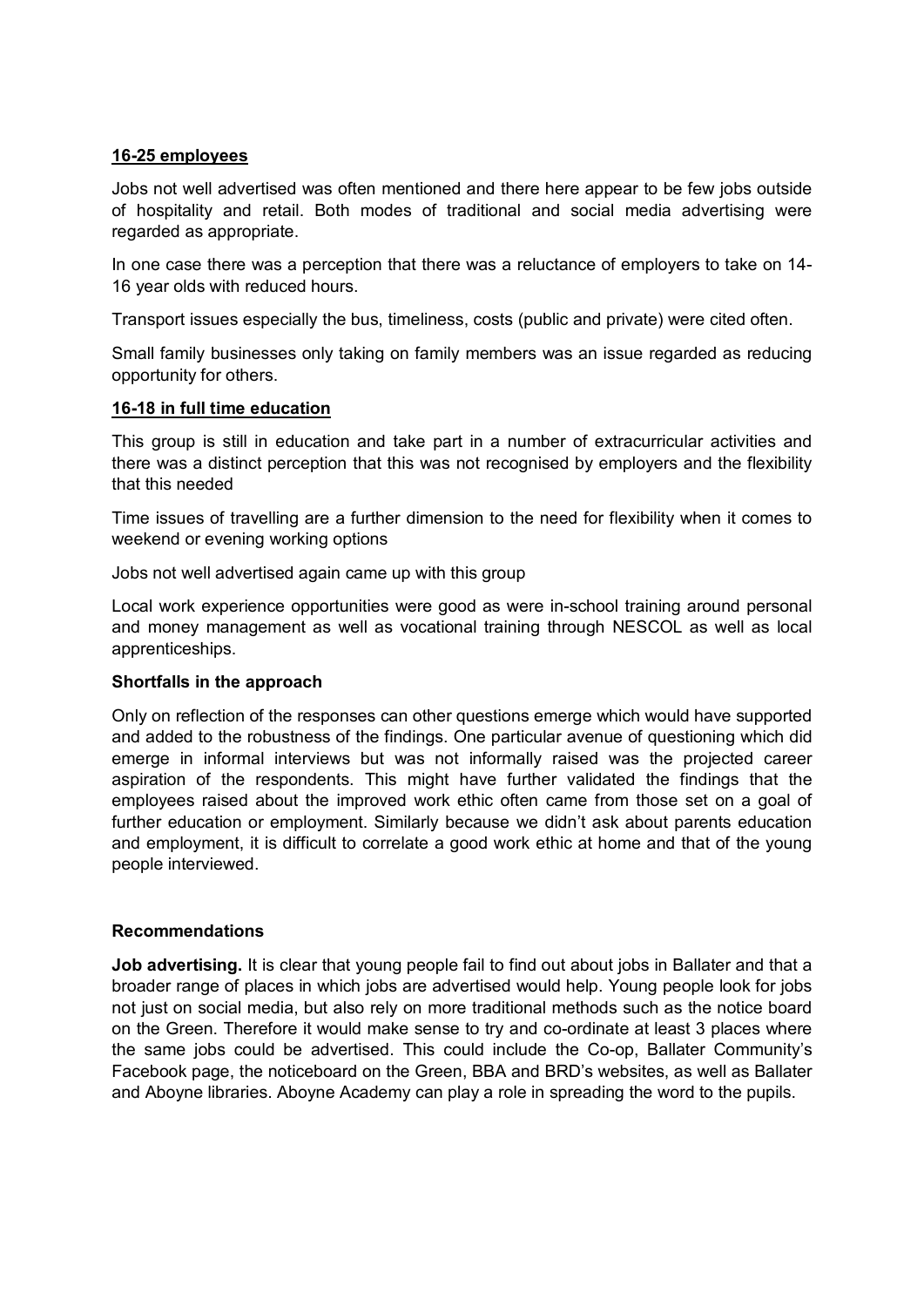**Employability Hub**. It was suggested that an employability hub could be set up in Ballater that would run on a regular basis. This would allow young people to find out about jobs, but also prepare CVs, and learn what skills are required for specific jobs. It would be beneficial if local employers could attend the hub to explain what they expect of employees.

**Promoting a wider range of jobs**. Whilst the majority of jobs in Ballater for young people are in the retail and hospitality sectors, it is clear from the research that not everyone wants a customer facing role, and many want to find work in other sectors. Therefore employers (perhaps through the BBA) together with the Academy should be explaining what different types of jobs are available, what type of person such a role would suit, and what type of career path this could lead into.

**Better co-ordination between employees and employers**. There appears to be a lack of understanding in what employees and employers expect from one another, but the Academy is ideally placed to help with support from BBA, the Employability Service and BRD.

Firstly, young people need to explain what issues face them when applying for jobs, and often these factors are out with their control such as unreliable and expensive public transport, time pressure from extracurricular activities, time taken to travel around Deeside, as well as a misconception of the minimum working age, ( or at least they need a platform or mechanism where this information is supported by the likes of the academy, the BBA and SDS and so on)

Secondly, employers must explain to young people what is required when holding down a job, what skills are required for the different types of job available, and how much or otherwise an employer can offer in terms of flexibility.

Thirdly, the Academy can work closely with employers in Ballater to explain both the academic and vocational options (i.e. foundation apprenticeships) available to pupils in order to obtain qualifications and the wide range of courses that they can study, so that employers can support young people in their career development and potentially employ better skilled people in their businesses and organisations.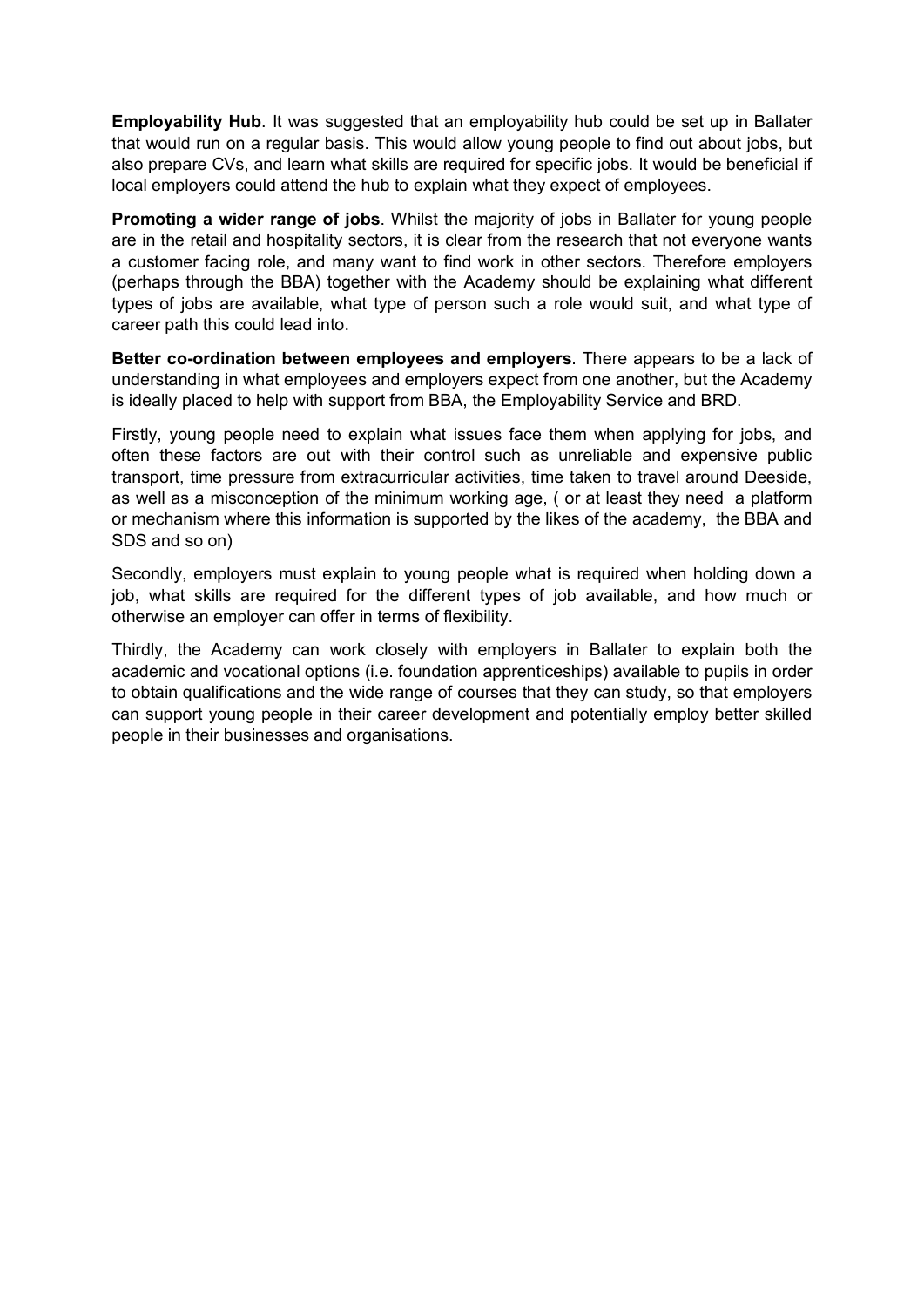#### **Appendices**

**Appendix 1** 

#### **Employer Questionnaire**

#### **Ballater Youth Training and Employment**

Marr Area Partnership (MAP) has been commissioned by BRD plus project partners (BBA, Aboyne Academy, Aberdeenshire Council, Skills Development Scotland, Hilton Grand Vacations, Ballater Group) to determine the demand for training and skills to support improved employment opportunities for young people in Ballater and Crathie; this is an issue that has been highlighted in the recently published Community Action Plan. If the results demonstrate that there are gaps in provision, BRD plus project partners will work towards putting a scheme in place that would improve the current situation for both employers, employees and potential employees.

Initial research will focus on 3 groups: employers in Ballater and Crathie; those not in full time education between the ages of 16 and 25 (both employed and unemployed); and those at Aboyne Academy between the ages of 16 and 18 not intending on going into further education once they leave school (S5 and S6).

The project will focus on 5 identified areas of employment that are significant in the context of Ballater:

- Land based sector (including estates, gardening etc)
- Hospitality (hotels, cafes, pubs, restaurants)
- Care sector
- Trades
- Retail

MAP will send out a survey to all the businesses in the area, and will also conduct focus groups and one to one interviews in order to get a thorough understanding of the issues. Your assistance in filling out the survey below will help us to determine what support may be required.

#### Questionnaire for employers

How many people (male/female) aged between 16 and 25 do you employ? Is this full-time or part-time?

How many people aged between 16 and 25 apply to jobs that you advertise?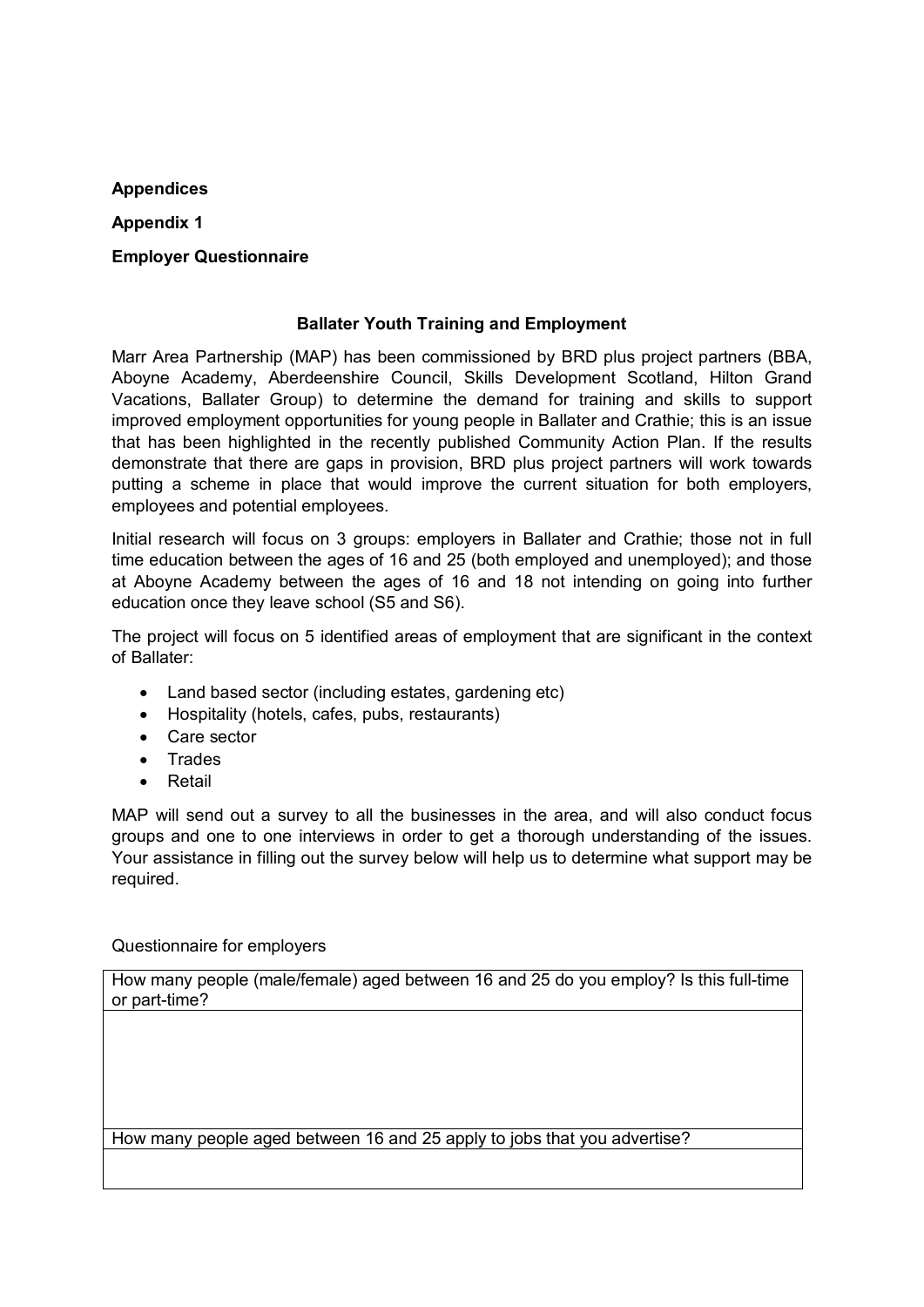What are the barriers to you employing young people?

Do the young people you employ have the appropriate skills and training to do the jobs available? If not, what skills are they lacking?

What training and other opportunities (i.e. apprenticeship, qualifications, promotion, Academy work placements) can you give young people?

What roles as an employer do you struggle to fill? If you have proposed development plans, what roles would you be looking to fill?

What would make a difference to you as an employer, to enable you to employ more young people?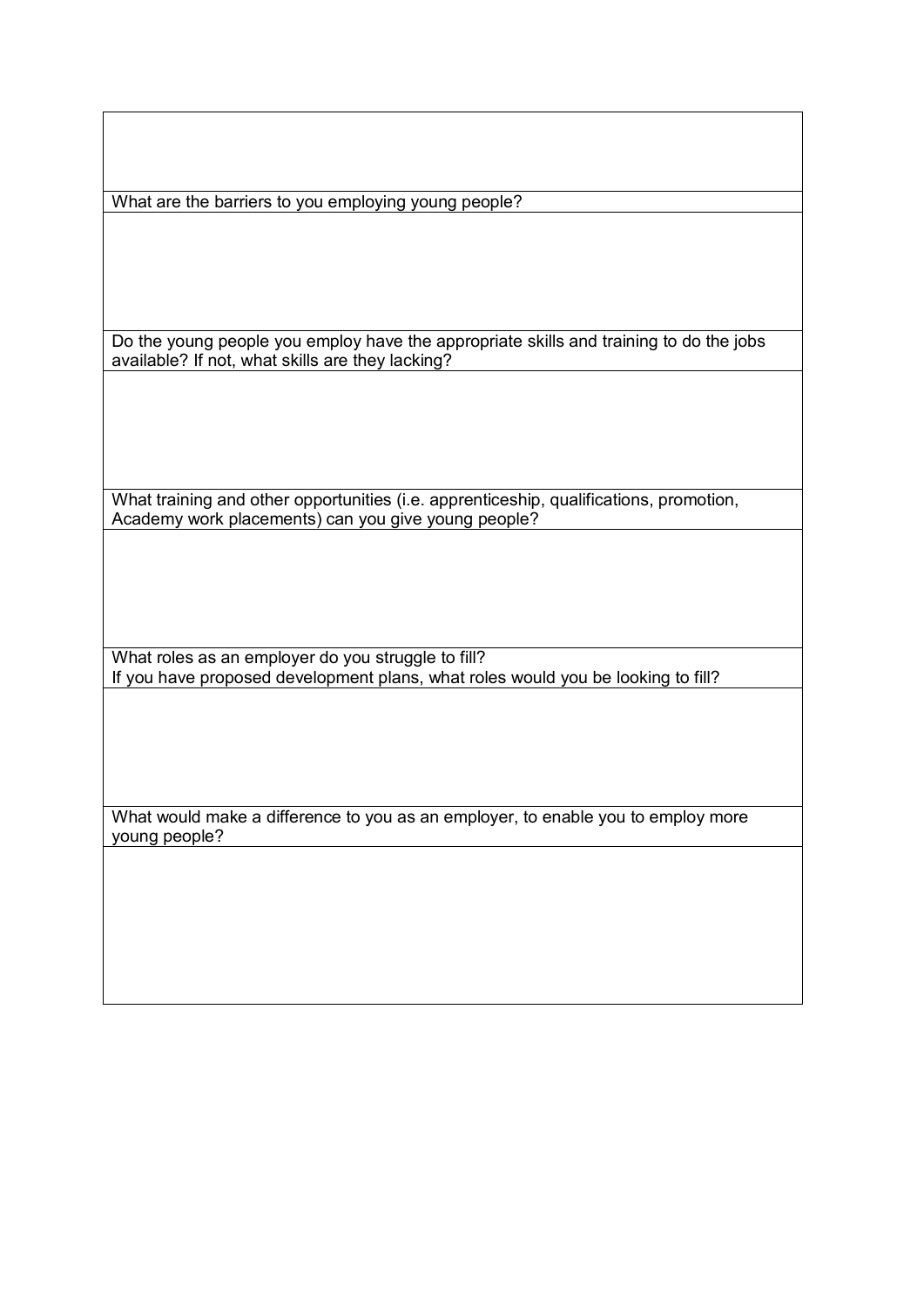#### **Appendix 2**

#### **Employee Questionnaire**

#### **Ballater Youth Training and Employment**

Marr Area Partnership (MAP) has been commissioned by BRD plus project partners (BBA, Aboyne Academy, Aberdeenshire Council, Skills Development Scotland, Hilton Grand Vacations, Ballater Group) to determine the demand for training and skills to support improved employment opportunities for young people in Ballater and Crathie; this is an issue that has been highlighted in the recently published Community Action Plan. If the results demonstrate that there are gaps in provision, BRD plus project partners will work towards putting a scheme in place that would improve the current situation for both employers, employees and potential employees.

Initial research will focus on 3 groups: employers in Ballater and Crathie; those not in full time education between the ages of 16 and 25 (both employed and unemployed); and those at Aboyne Academy between the ages of 16 and 18 not intending on going into further education once they leave school (S5 and S6).

The project will focus on 5 identified areas of employment that are significant in the context of Ballater:

- Land based sector (including estates, gardening etc)
- Hospitality (hotels, cafes, pubs, restaurants)
- Care sector
- Trades
- Retail

MAP will send out a survey to all the businesses in the area, and will also conduct focus groups and one to one interviews in order to get a thorough understanding of the issues. Your assistance in filling out the survey below will help us to determine what support may be required.

Questionnaire for those aged between 16 and 25

Are you in employment in Ballater? If so, are you full or part time?

Which of the following areas of employment are you working in? (land based, hospitality, care, trades, retail)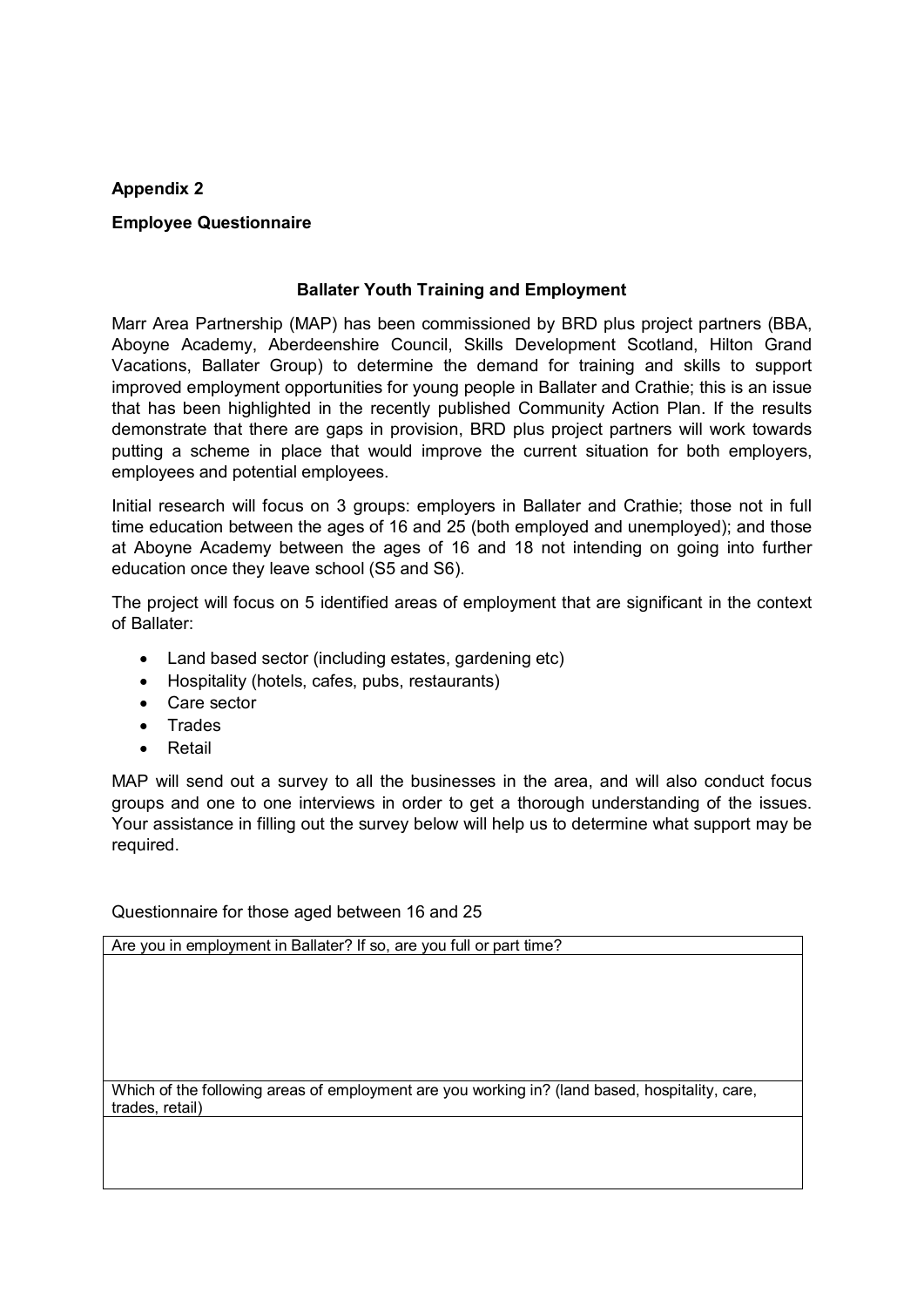If you are not working in Ballater, what do you think are the barriers to finding employment in Ballater?

What training and/or skills development have you completed in order to get a job in your preferred sector (both at school and college)?

What barriers are there to getting suitable training and skills?

What are the opportunities (i.e. training, apprenticeship, qualifications, promotion) that you are aware of that employers can provide you with through employment?

a. What kind of work opportunities for young people do you know of in Ballater? b. What would you like to see?

What would make a difference to you with regard to your job prospects?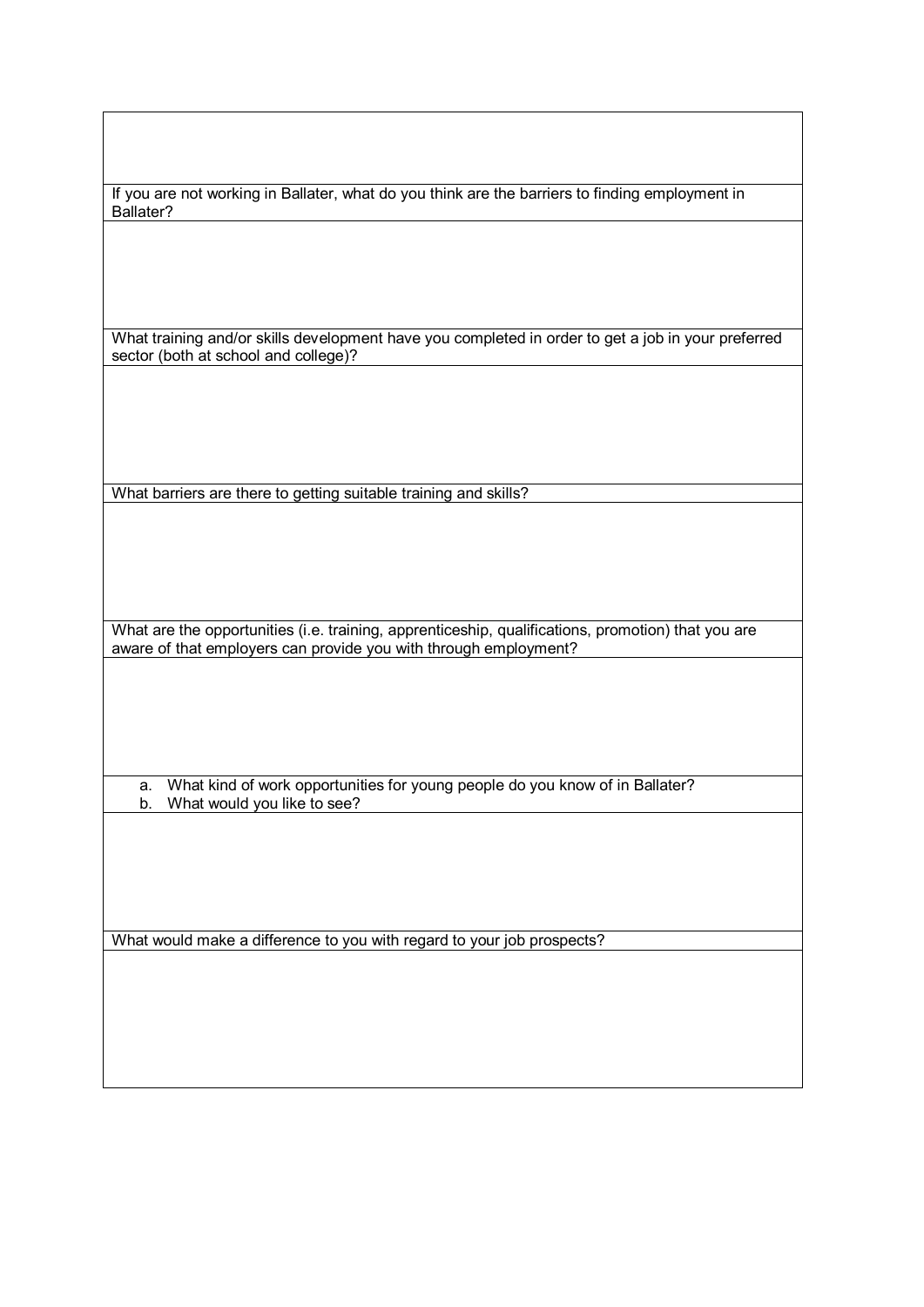#### **Appendix 3**

#### **16-18 Year Academy Questionnaire**

#### **Ballater Youth Training and Employment**

Marr Area Partnership (MAP) has been commissioned by BRD plus project partners (BBA, Aboyne Academy, Aberdeenshire Council, Skills Development Scotland, Hilton Grand Vacations, Ballater Group) to determine the demand for training and skills to support improved employment opportunities for young people in Ballater and Crathie; this is an issue that has been highlighted in the recently published Community Action Plan. If the results demonstrate that there are gaps in provision, BRD plus project partners will work towards putting a scheme in place that would improve the current situation for both employers, employees and potential employees.

Initial research will focus on 3 groups: employers in Ballater and Crathie; those not in full time education between the ages of 16 and 25 (both employed and unemployed); and those at Aboyne Academy between the ages of 16 and 18 not intending on going into further education once they leave school (S5 and S6).

The project will focus on 5 identified areas of employment that are significant in the context of Ballater:

- Land based sector (including estates, gardening etc)
- Hospitality (hotels, cafes, pubs, restaurants)
- Care sector
- Trades
- Retail

MAP will send out a survey to all the businesses in the area, and will also conduct focus groups and one to one interviews in order to get a thorough understanding of the issues. Your assistance in filling out the survey below will help us to determine what support may be required.

#### **Questionnaire for Aboyne Academy pupils**

Do you have a part time job in Ballater? If you answered yes which of the following areas of employment are you working in? (land based, hospitality, care, trades, retail)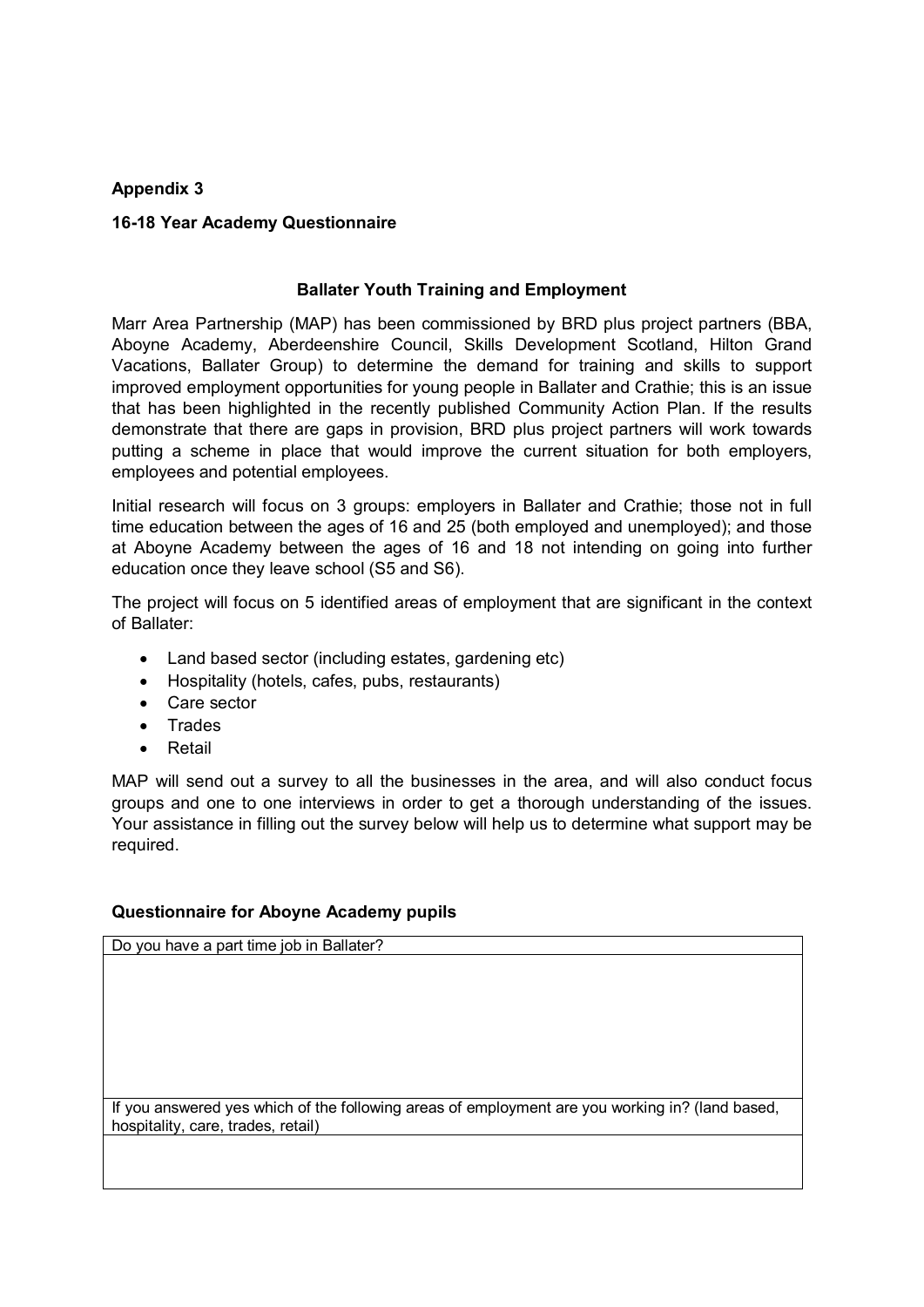If you don't have a job in Ballater, do you have a job elsewhere? If so, where and why?

What training and/or skills development have you completed or are still completing in order to get a job in your preferred sector (both at the Academy and at NESCOL)?

What do you think makes it difficult to find work in Ballater?

Do you know of any opportunities (i.e. training, apprenticeship, qualifications, promotion) that employers can give you while you are working?

What need do you think there is for employment for young people in Ballater?

What would make a difference to you with regard to your job prospects?